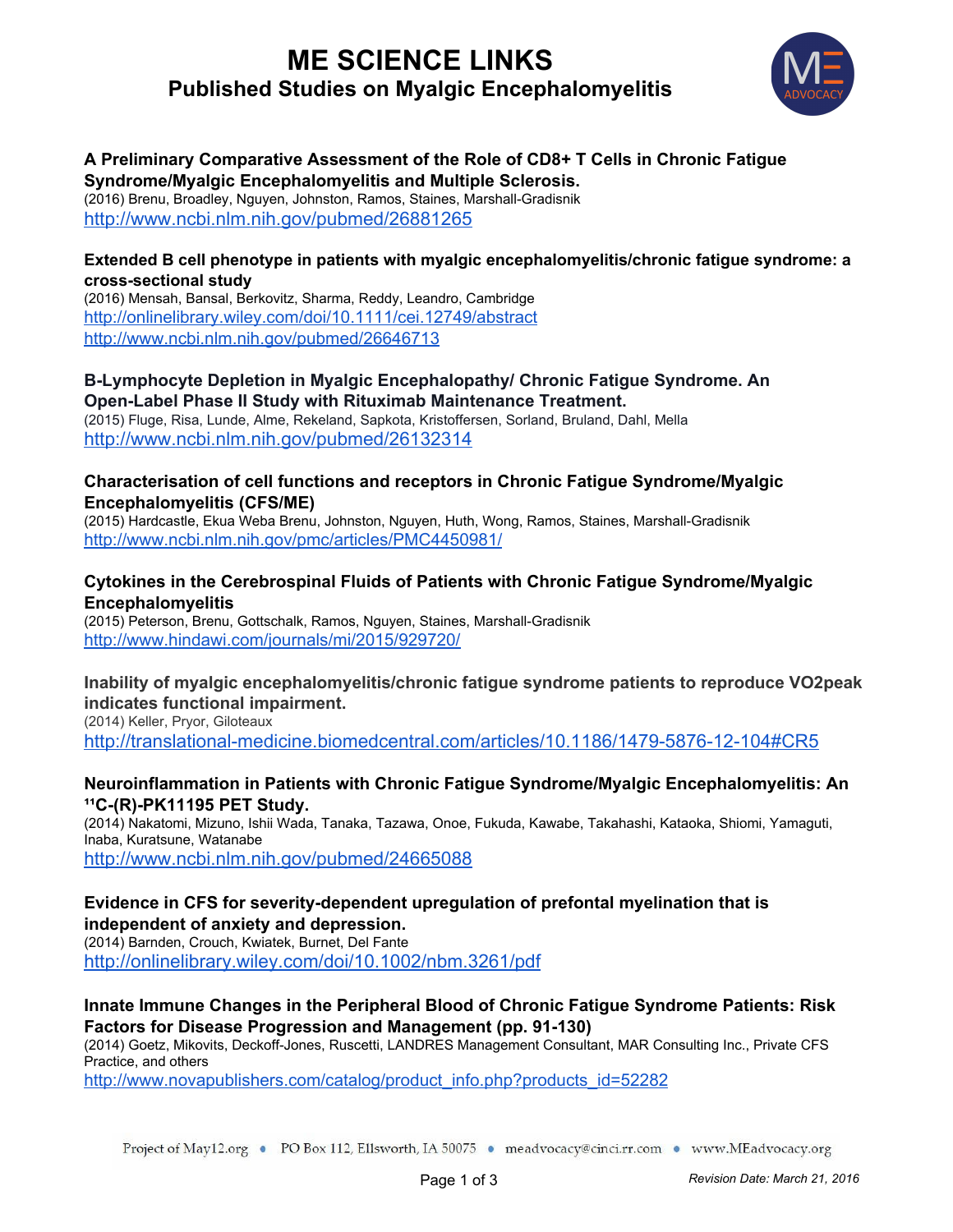# **ME SCIENCE LINKS Published Studies on Myalgic Encephalomyelitis**



# **Oxidative and Nitrosative Stress and Immune-Inflammatory Pathways in Patients with Myalgic Encephalomyelitis (ME)/Chronic Fatigue Syndrome (CFS)**

(2014) Morris and Maes <http://www.ncbi.nlm.nih.gov/pmc/articles/PMC3964747/>

## **Mitochondrial dysfunctions in ME/CFS explained by activated immunoinflammatory, oxidative and nitrosative stress pathways.**

(2014) Morris, Maes <http://www.ncbi.nlm.nih.gov/m/pubmed/24557875/?i=5&from=/20010505/related>

## **Deficient EBVSpecific B and TCell Response in Patients with Chronic Fatigue Syndrome**

(2014) Loebel, Strohschein, Giannini, Koelsch, Bauer, Doebis, Thomas, Unterwalder, von Baehr, Reinke, Knops, Hanitsch, Meisel, Volk, Scheibenbogen

<http://journals.plos.org/plosone/article?id=10.1371%2Fjournal.pone.0085387>

#### **Daily cytokine fluctuations, driven by leptin, are associated with fatigue severity in CFS: evidence of inflammatory pathology**

(2013) Stringer, Baker, Carroll, Montoya, Chu, Maecker, Younger http://translational-medicine.biomedcentral.com/articles/10.1186/1479-5876-11-93

**Discriminative Validity of Metabolic and Workload Measurements to Identify Individuals with CFS**

(2013) Snell, Stevens, Davenport, Van Ness <http://ptjournal.apta.org/content/early/2013/06/26/ptj.20110368.short>

# **Altered functional B cell subset populations in patients with chronic fatigue syndrome compared to healthy controls.**

(2013) Bradley, Ford, Bansal <http://www.ncbi.nlm.nih.gov/pubmed/23480187>

## **Randomized clinical trial to evaluate the efficacy and safety of valganciclovir in a subset of patients with chronic fatigue syndrome.**

(2013) , [Kogelnik](http://www.ncbi.nlm.nih.gov/pubmed/?term=Kogelnik%20AM%5BAuthor%5D&cauthor=true&cauthor_uid=23959519), [Bhangoo,](http://www.ncbi.nlm.nih.gov/pubmed/?term=Bhangoo%20M%5BAuthor%5D&cauthor=true&cauthor_uid=23959519) [Lunn](http://www.ncbi.nlm.nih.gov/pubmed/?term=Lunn%20MR%5BAuthor%5D&cauthor=true&cauthor_uid=23959519), [Flamand,](http://www.ncbi.nlm.nih.gov/pubmed/?term=Flamand%20L%5BAuthor%5D&cauthor=true&cauthor_uid=23959519) [Merrihew,](http://www.ncbi.nlm.nih.gov/pubmed/?term=Merrihew%20LE%5BAuthor%5D&cauthor=true&cauthor_uid=23959519) [Watt,](http://www.ncbi.nlm.nih.gov/pubmed/?term=Watt%20T%5BAuthor%5D&cauthor=true&cauthor_uid=23959519) [Kubo,](http://www.ncbi.nlm.nih.gov/pubmed/?term=Kubo%20JT%5BAuthor%5D&cauthor=true&cauthor_uid=23959519) [Paik,](http://www.ncbi.nlm.nih.gov/pubmed/?term=Paik%20J%5BAuthor%5D&cauthor=true&cauthor_uid=23959519) [Desai.](http://www.ncbi.nlm.nih.gov/pubmed/?term=Desai%20M%5BAuthor%5D&cauthor=true&cauthor_uid=23959519) http://www.ncbi.nlm.nih.gov/pubmed/23959519

**Evidence for inflammation and activation of cellmediated immunity in Myalgic Encephalomyelitis/Chronic Fatigue Syndrome (ME/CFS): increased interleukin1, tumor necrosis factorα, PMNelastase, lysozyme and neopterin.** (2012) Maes, Twisk, Kubera, Ringel <http://www.ncbi.nlm.nih.gov/pubmed/21975140>

## **Benefit** from B-lymphocyte depletion using the anti-CD20 antibody rituximab in chronic fatigue **syndrome. A doubleblind and placebocontrolled study.**

(2011) Fluge, Bruland, Risa, Storstein, Kristoffersen, Sapkota, Naess, Dahl, Nyland, Mella <http://www.ncbi.nlm.nih.gov/pubmed/22039471>

# **Benefit from Blymphocyte depletion using the antiCD20 antibody rituximab in chronic fatigue syndrome.** A double-blind and placebo-controlled study.

(2011) Fluge, Bruland, Risa, Storstein, Kristoffersen, Sapkota, Naess, Dahl, Nyland, Mella

Project of May12.org • PO Box 112, Ellsworth, IA 50075 • meadvocacy@cinci.rr.com • www.MEadvocacy.org